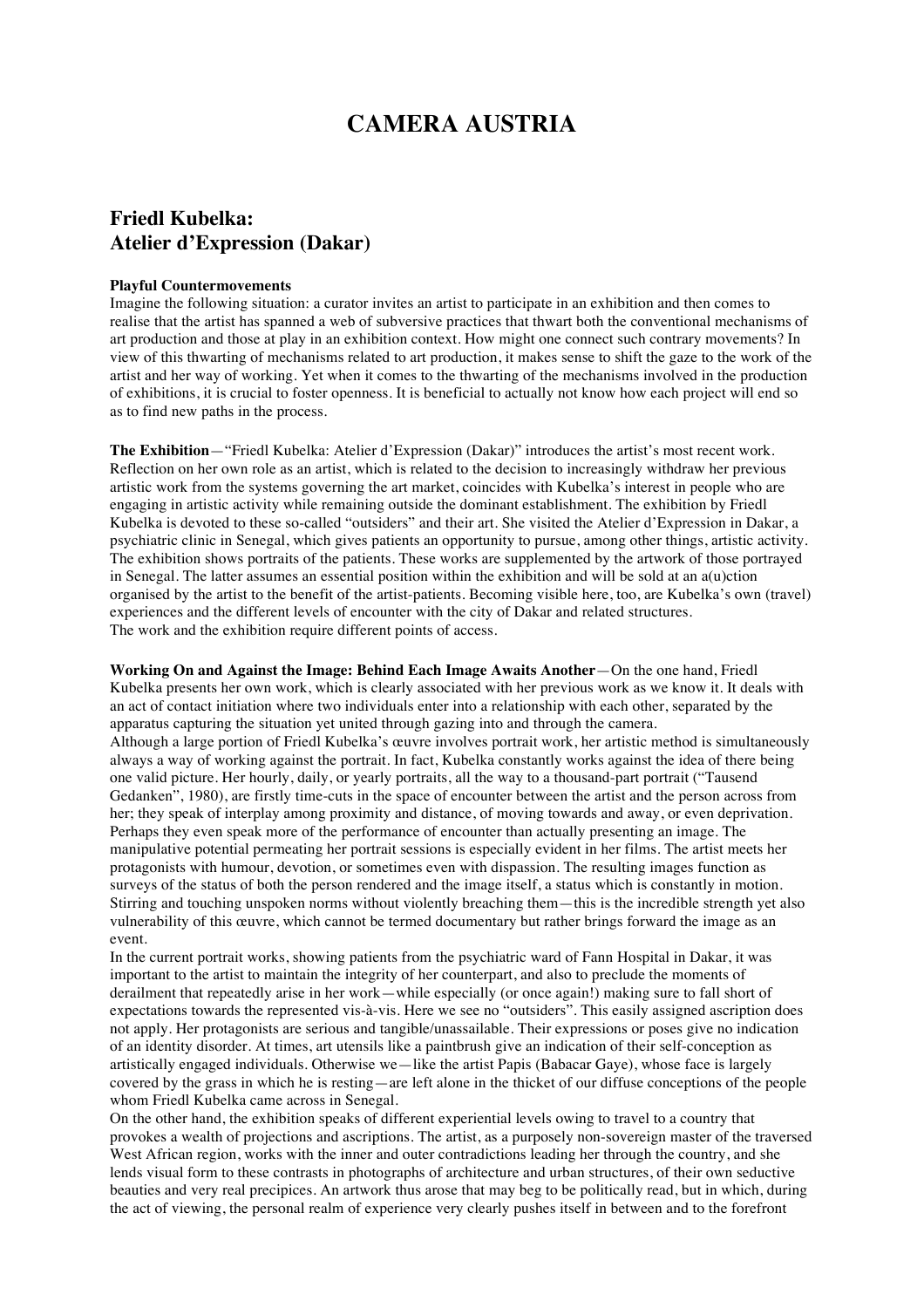again and again. This induces moments of disruption. Even just hearing the word "Africa" alarms us. We demand clarity, and objectivity, and knowledge, information, discretion, and precepts. All this must be conveyed by the work of a European artist who is moving within this space. All this may be of interest or known to the artist, but for her work on the image this expectation plays no role whatsoever. Kubelka expressly does not push aside the common, extant projections in order to arrive at an adjusted image that, in the best case scenario, conveys objectifiable knowledge or establishes an unassailable work. Instead, she presents herself through her images as a traveller and foreigner who is guilty/innocent, knowledgeable/lacking in knowledge, opencurious/full of angst and shame. Only one thing is pivotal: anything goes.

**Breaking through Established Cycles of Use: Unsaleable/Saleable**—These works originated through the impulses of a continually productive artist—without the definite intent to release the works, for instance in an exhibition format. One could say that Kubelka's working approach is personal. In fact, it does repeatedly become clear how strongly the plane of very deep personal experience becomes inscribed into her artwork during the creative process, seeking qualification precisely here. As a form of constant self-questioning. At the same time, this idea of working "in and of itself" is already eminently political: as form of insistence on the autonomy as an artistically inclined subject, beyond cycles of use in which the work is engaged, when it becomes public.

In the case of the exhibition jointly developed here, the artist used the invitation to provocatively thwart the mechanisms of exhibition production. She did so by channelling "foreign" works into the exhibition—works by people who work artistically but would themselves never be able to find a place for presenting their artwork in our context. So while the artist, on the one hand, herself decided on the unsaleability of her work, she used her invitation to participate in an institutional context, on the other, to gain access to a space for those who can hardly garner visibility for their artistic work. But the subversiveness of her activity does not end here. It goes beyond Friedl Kubelka's idea to integrate "foreign" works in the exhibition to actually have them be sold in an a(u)ction initiated by her, thus offensively marking them as "saleable". With the aim of also ascribing value to these works—value that, of course, is also reflected by a price. With the aim of providing the artist-patients with a wage for their work. And with the aim of becoming more concrete and showing appreciation towards the Atelier d'Expression in the Senegalese city of Dakar and the artists working there in a way that is more than just ideational.

**inside/outside: Speaking about the Art of Outsiders<sup>1</sup>—If we consider the artwork by Senegalese artists** introduced in the exhibition as the work of patients visiting a psychiatric institution, then we can localise them in the context of discourse on so-called "Outsider Art". But does this achieve anything?

Today Outsider Art is used as an established concept of style, as if it actually denoted a specific style analogous to other genres. But those who take a more in-depth look will note that the works by the various artists subsumed here are hardly related. So what might Outsider Art really be? Indeed, it is not a style, it does not encompass a specific geographic area, it fails to delineate any clear time period, nor does it denote a particular artistic orientation.

So the question is whether a categorisation as Outsider Art is even able to imbue the creators of the artwork with a sense of (new) dignity. Or whether it would conversely serve to once again marginalise or even patronise them? Clearly, the acknowledgement of so-called "Outsider Art" represents a gesture of liberation, which has helped to discover unique works of art. In the case of the works channelled into this specific exhibition context by Friedl Kubelka, it is worthwhile to acknowledge that art can be created in unexpected places, and that its meaning does not necessarily depend on whether the originators are knowledgeable about art and its history whichever history of art. What counts is the work itself, its aesthetic richness and complexity, the thoughts and references that it formulates, its precision and the risks it takes. The question of "inside" or "outside" is unimportant and debilitating, for it hampers understanding. For example, works of Art Brut have been traditionally treated as examples of "primal" art, existing beyond the confines of time and history. They actually all tell—often more than we would like— $^{\circ\circ}$  of a world that we believe to know. Behind superficial unworldliness, they spread out repressed realities, unfold inhibited yearnings, call for promises to be redeemed, and remind of ignored injustices" (Daniel Baumann). The exhibited works speak to all of the above. With the exhibition of Friedl Kubelka, we are leaving the corral in which outsider art has been enclosed and opening ourselves up to their work as art—and solely as art. This is how the artist Friedl Kubelka introduces it to us. And just as Friedl Kubelka has given the artist-patients names and is showing them as creative personalities in her photographs, now we can try to encounter them and their works in an open and unbiased way. Still, it remains to be seen as to whether we will succeed in this without stylising them as foreign matter or allowing them to degenerate into a symptom—not only in this project, but everywhere that we come into contact with so-called "Outsider Art".

**… and even Africa!**—We won't be able to avoid sticking our European eyes onto these images and adjust to the works with the trained gaze of our European, art-historical education—though with the knowledge that these